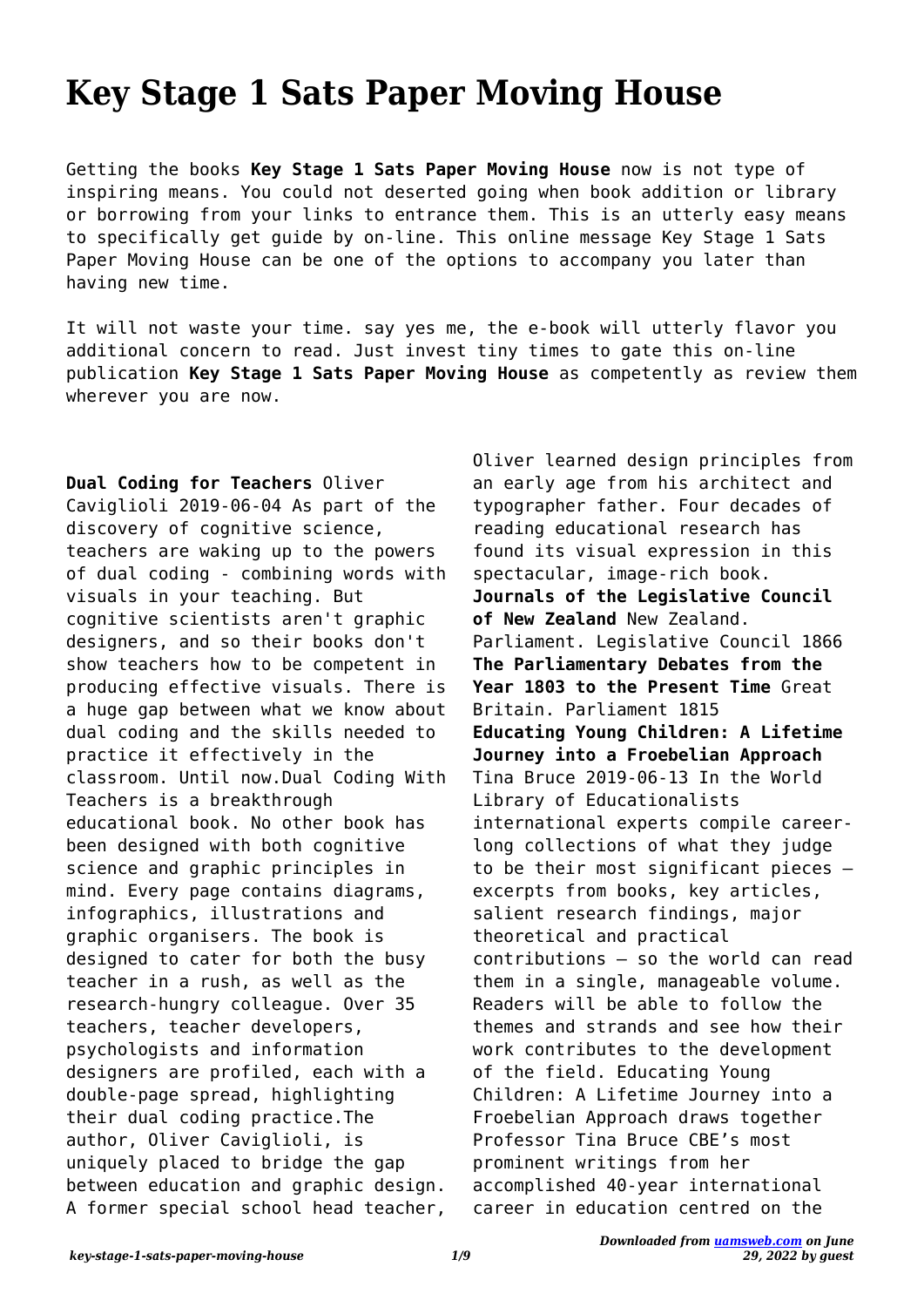Froebelian tradition. Chosen to illustrate the changes that have occurred in Professor Bruce's thinking and practices over the last four decades, carefully selected readings address key Froebelian themes such as literacy, play, inclusion and creativity. Short introductions are provided for each chapter and excerpt, helping readers to understand the significance of what is presented and explaining how this relates to other chapters in the book. Including chapters from Tina Bruce's best-selling books and articles, as well as leading journals, this collection offers a unique commentary on some of the most important issues in Early Childhood Education over the last four decades; it will be engaging and inspiring reading for anyone interested in the development and state of early years education in the UK and internationally.

**Moving on to Key Stage 1: Improving Transition into Primary School, 2e** Julie Fisher 2020-10-06 Moving On to Key Stage 1 has been highly influential in developing innovative, developmentally appropriate KS1 practice in schools across the country. This new edition offers teachers further powerful and persuasive arguments for continuing play-based learning into Year 1 and 2. This new edition contains: •Brand new research identifying the current concerns of teachers in KS1 and setting these in the context of the current 'school readiness' agenda •An updated chapter on how children learn most naturally age 5-7 years and how to capitalise on this •A revised chapter on play, which draws on teacher views about its benefits for KS1 children and the barriers they face in incorporating it into their practice •A new chapter offering messages from headteachers advocating a play-based approach, and providing

examples of how it has raised standards •A fresh consideration of how to balance adult-led and childled learning and the role of the teacher in supporting both The author has a deep understanding of the challenges facing teachers in developing this fusion of pedagogies, and this book offers every reader principled and inspiring ways of meeting these challenges with success. Julie Fisher is an independent Early Years Adviser and Visiting Professor of Early Childhood Education at Oxford Brookes University, UK. She has been Headteacher of two schools, a University lecturer and a Local Authority Lead Adviser for Early Years.

**Write It. Level It. Teach It.** Matt Beighton 2022-05-11 Stop spending hours searching for, adapting and improving model texts for use in your classroom teaching. There is a way to save time and get properly levelled and relevant texts for your teaching – write your own. In Write It. Level It. Teach It., Matt Beighton shows you how and why writing your own model texts for teaching is so much better. Based on his experiences as a classroom teacher and having written nearly 1,000 comprehension texts for the Literacy Shed, Matt demonstrates how to do this quickly and effectively. \* Includes writing templates for busy teachers. \* Explores why correctly levelled texts matter. \* Boosts learning and engagement. \* Saves time and effort through collecting and re-using texts.

**Industrial Relations** United States. Commission on Industrial Relations 1916

**The Parliamentary Debates from the Year 1803 to the Present Time:: 26** Great Britain. Parliament 1816 **Stimulating Emerging Story Writing!** Simon Brownhill 2015-10-16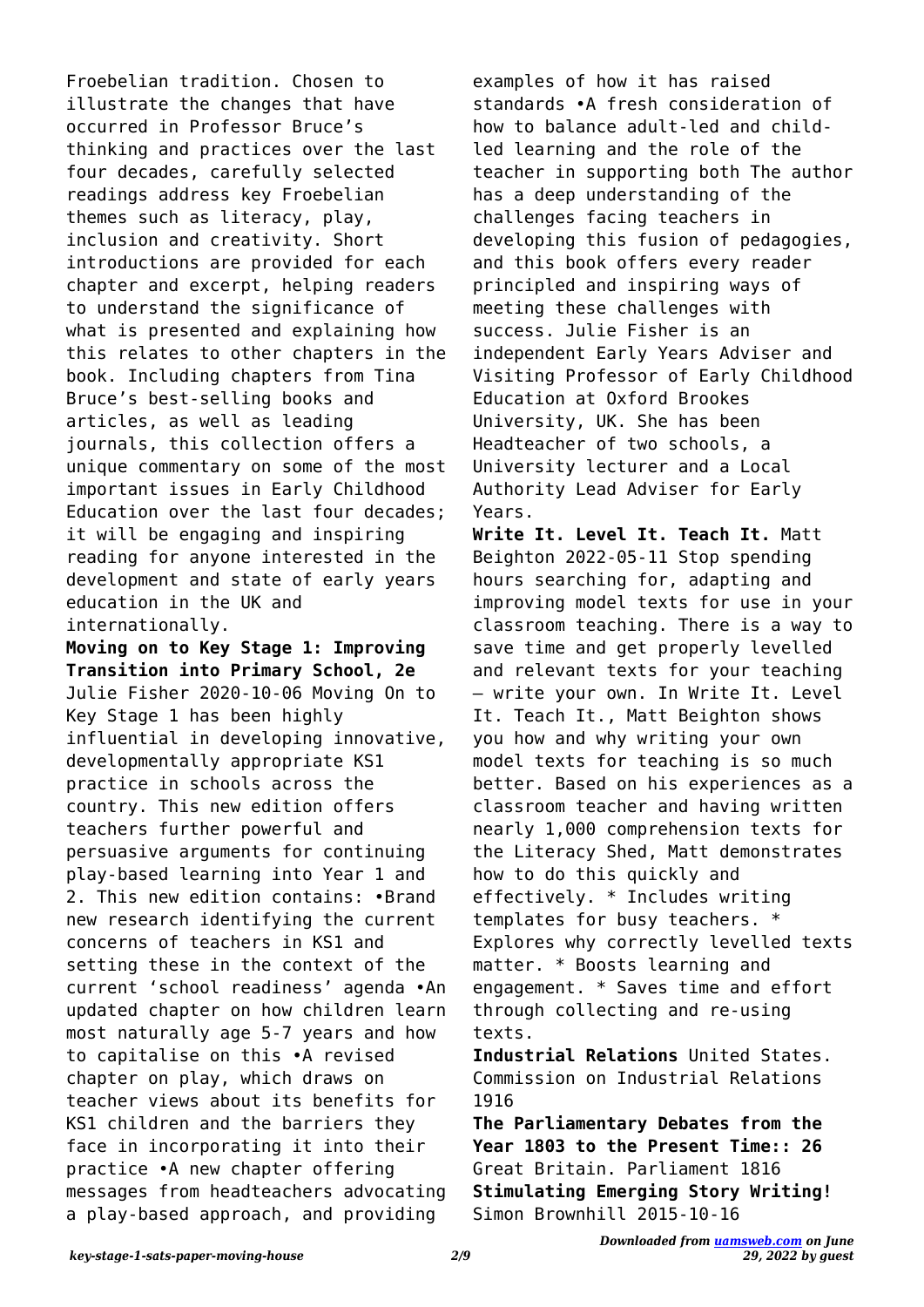Stimulating Emerging Story Writing! Inspiring Children aged 3-7 offers innovative and exciting ways to inspire young children to want to create stories and develop their emerging story writing skills. This practical guide offers comprehensive and informed support for professionals to effectively engage 'child authors' in stimulating story writing activities. Packed full of story ideas, resource suggestions and practical activities, the book explores the various ways professionals can help young children to develop the six key elements of story, these being character, setting, plot, conflict, resolution and ending. All of the ideas in the book are designed to support a setting's daily writing provision such as mark making opportunities, role play and using simple open ended play resources. Separated into two sections and with reference to the EYFS and Key Stage 1 curricula, this timely new text provides practitioners with tried and tested strategies and ideas that can be used with immediate effect. Chapters include: Creating Characters The Plot Thickens Inspired Ideas Resourcing the Story Stimulation This timely new text is the perfect guide for inspiring young children aged 3-7 in the classroom and will be an essential resource for practitioners, teachers and students on both early years and teacher training courses. Congressional Record United States. Congress 1960 The Congressional Record is the official record of the proceedings and debates of the United States Congress. It is published daily when Congress is in session. The Congressional Record began publication in 1873. Debates for sessions prior to 1873 are recorded in The Debates and Proceedings in the Congress of the United States (1789-1824), the Register of Debates

in Congress (1824-1837), and the Congressional Globe (1833-1873) **Sessional Papers Printed by Order of the House of Lords: Minutes of Proceedings ... Public Bills ... Reports from Committees ... Miscellaneous** Great Britain. Parliament. House of Lords 1990 Includes lists of orders, rules, bills etc. *Votes & Proceedings* New South Wales. Parliament. Legislative Council 1869 **Professional Studies in Primary Education** Hilary Cooper 2022-01-12 This textbook gives you a broad overview of everything you will need to know to prepare for your initial teacher training and future career in the classroom. Covering practical issues including planning and assessment, and thought-provoking topics such as reflecting on your practice and developing critical thinking skills, this textbook provides you with an insightful exploration of the realities of teaching in primary schools. This fourth edition has been comprehensively revised and includes five new chapters on: · Teacher wellbeing · The Early Career Framework (ECF) · Digital literacy and primary schools after the pandemic · Growth mindset, dialogue and P4C · Learning outside the classroom This is essential reading for all students on primary initial teacher education courses including university-based (PGCE, BEd, BA with QTS), and schools-based (School Direct, SCITT, Teach First) routes into teaching. Hilary Cooper is Professor Emeritus of History and Pedagogy at the University of Cumbria. Sally Elton-Chalcraft is Professor of Social Justice in Education and also the Director of the Learning Education and Development Research centre in the Institute of Education at the University of Cumbria.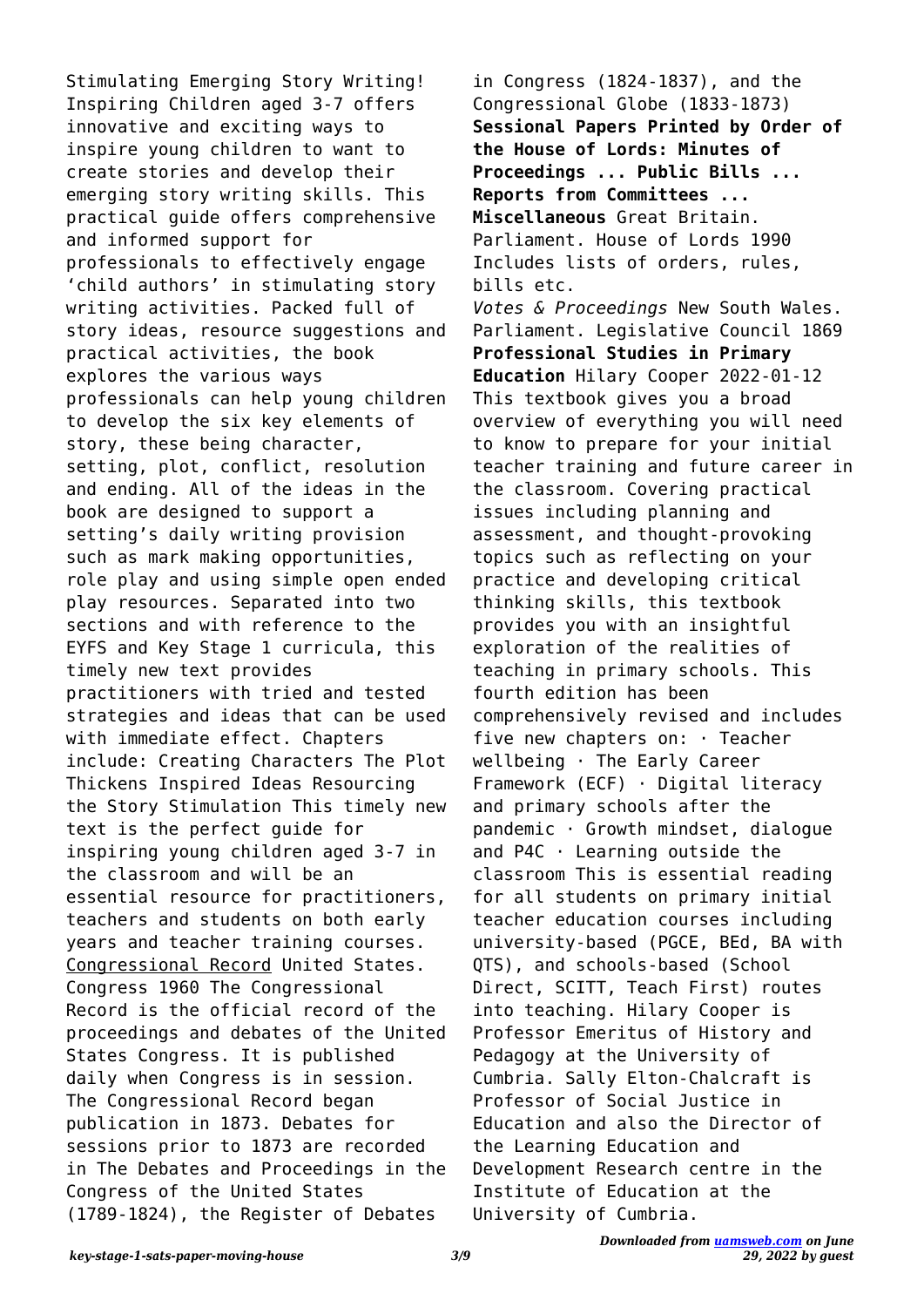## Parliamentary Debates New Zealand. Parliament 1965

**Teaching Design and Technology 3-11** Gill Hope 2004-01-01 Whether you are beginning a teacher-training course or embarking on a career in teaching, this introductory textbook provides comprehensive information on how to meet the standards for effective teaching in early years and primary settings.

**Teaching Design and Technology at Key Stages 1 and 2** Gill Hope 2006-06-15 Ofsted continues to identify weaknesses in this subject, while many primary, non-specialist trainees lack confidence in the area. Linked to the new (2007) Standards for QTS and the DATA Tier 1 competencies, this book is for trainees who have had less than 20 hours training in design and technology but are required to teach the subject during school placements and once qualified. This clear, jargon-free text explains the key concepts and curriculum requirements, without assuming prior expertise or advanced levels of understanding, making this book a sound basic introduction.

**Journals of the Legislative Council (with Papers) ...** Tasmania. Parliament. Legislative Council 1858

*The RoutledgeFalmer Reader in Education Policy and Politics* Bob Lingard 2007-01-24 This Reader brings together selected papers from leading scholars to address the most significant recent development in educational policy and politics: the impact of globalisation. The papers discuss, document and analyse evidence of globalisation's effects on the new direction of education policies and practices, and in the production of globalised agendas for the redesign of state provision and the governance of education. The Reader is organised in two parts. The first part provides a selection of articles that interrogate

globalisation and its effects from a variety of analytical perspectives, and explore what kind of politics are possible in the framing context of globalisation. The second part documents and discusses different types of engagement with politics and policy in a variety of settings and sectors, including numerous European and Pacific Rim policy contexts. This important collection underlines the need to approach globalisation, education policy and politics from numerous perspectives, and offers analytical, empirical and theoretical resources for the reframing of contemporary education politics. Students of educational policy and politics will find this Reader an invaluable resource for understanding, theorising and researching in these academic fields. **Clay's Handbook of Environmental Health** Stephen Battersby 2004-05-27 This classic, definitive reference work for all those involved in environmental health is now available in its 19th edition. Significant changes include those made to chapters on food safety and hygiene, environmental protection, the organisation and management of environmental health in the UK, port health, and waste management. New chapters have been added on health development, an introduction to health and housing, contaminated land, and environmental health in emergency planning, as well as a new glossary of abbreviations and acronyms. New material on training and standards, IT, practical risk assessment, and investigatory powers is also included. Each chapter reflects the wider background against which the subjects must be studied and the new concepts and approaches that have emerged over the past few years.

The Routledge Companion to Education James Arthur 2013-07-23 Who are the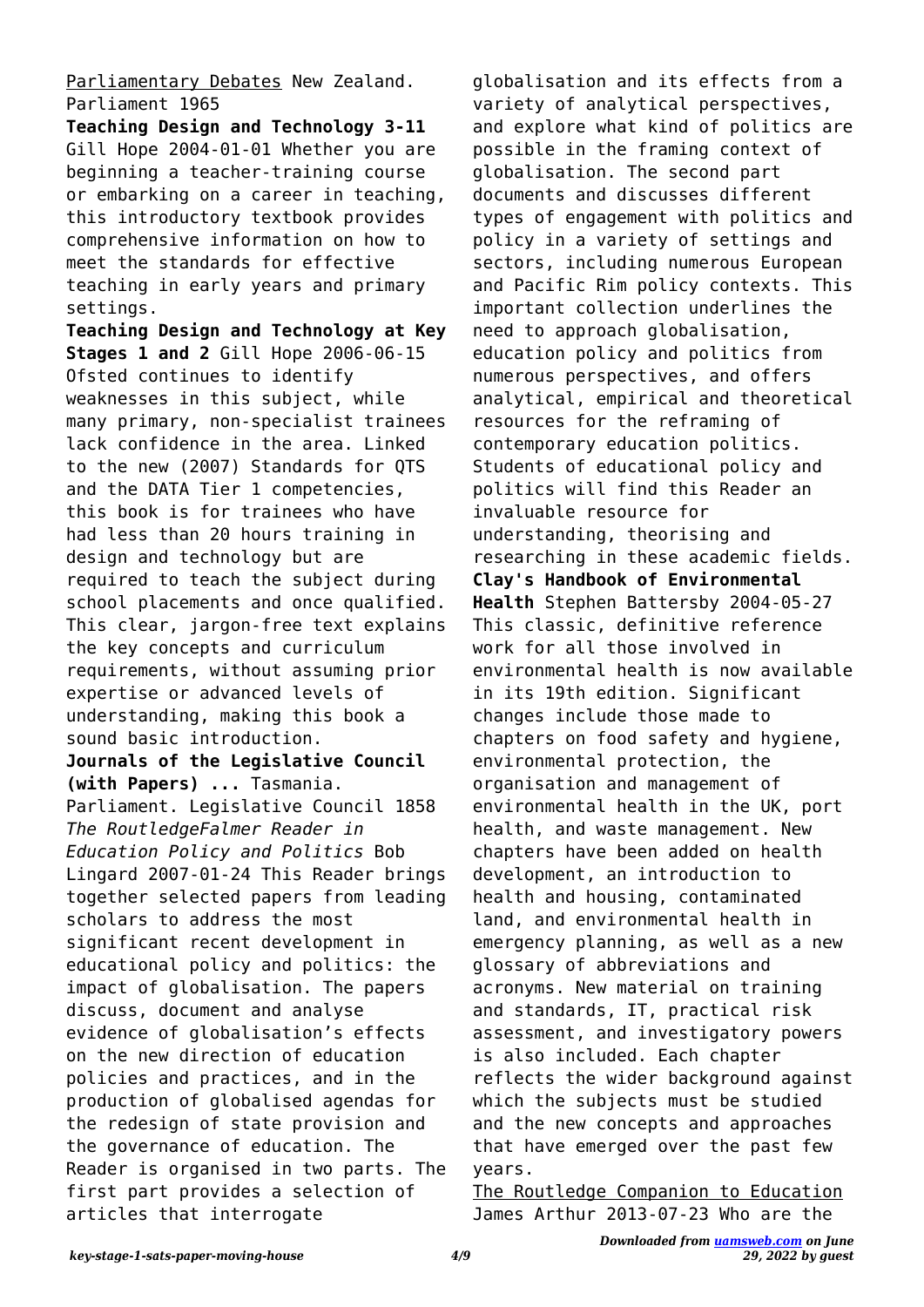key thinkers in education? What are the hot topics in education? Where will education go from here? The Routledge Companion to Education presents the most comprehensive, upto-date guide available to the key theories, themes and topics in education. Forty specially commissioned chapters, covering all aspects of education, introduce you to the ideas, research and issues that have shaped this most diverse, dynamic and fluid field. Part one provides an introduction to the key theories, thinkers and disciplines within education Part two covers ideas and issues about how, what and why learning takes place Part three includes analysis on particular approaches to education and explores the issues that attract much contemporary interest. Written by an international team of expert contributors, the chapters all include a descriptive introduction, an analysis of the key ideas and debates, an overview of the latest research, key questions for research and carefully selected further reading. The Routledge Companion to Education is a succinct, detailed, authoritative overview of the topics which are at the forefront of educational research and discourse today. This classic collection is a bookshelf essential for every student and scholar serious about the study of education.

**Teaching Reading at Key Stage 1 and Before** Jeni Riley 1999 The requirements of the National Literacy Strategy are fully addressed in this book on teaching reading at Key Stage 1 and before. It features coverage of the structure and use of the English language and gives an explanation of classroom planning and management, based on an understanding of how children learn and progress. Included is also practical guidance on effective teaching practice, embedded

in a modern theoretical framework. **Special Needs in the Early Years** Rebecca Crutchley 2017-10-23 Fully up to date with the SEND Code of Practice this book explores all the key contemporary issues relevant to supporting children with special needs in an early years context. Combining theory with practice, it demonstrates how to ensure children's individual needs are at the heart of early years provision. Key topics covered include: The history and current climate of SEN provision Working with Parents Models of special needs provision Leadership and inclusion Professional ethics Multi-agency working Early intervention International perspectives This core textbook is an essential read for early years students at all levels, and early years practitioners who wish to gain a greater understanding of the core issues affecting special needs provision.

**Primary English: Teaching Theory and Practice** Jane Medwell 2021-02-24 All you need to know about the theory and practice of teaching primary English. If you are training to be a primary school teacher, a knowledge of the primary English curriculum is not enough, you need to know HOW to teach English in primary schools. This is the essential teaching theory and practice text for primary English that takes a focused look at the practical aspects of teaching. It covers the important skills of classroom management, planning, monitoring and assessment and relates these specifically to primary English. Practical guidance, features and resources support you to translate your learning to the classroom and understand the wider context of teaching. The book includes: - Online practical lesson ideas for the classroom - The Primary National Curriculum for English in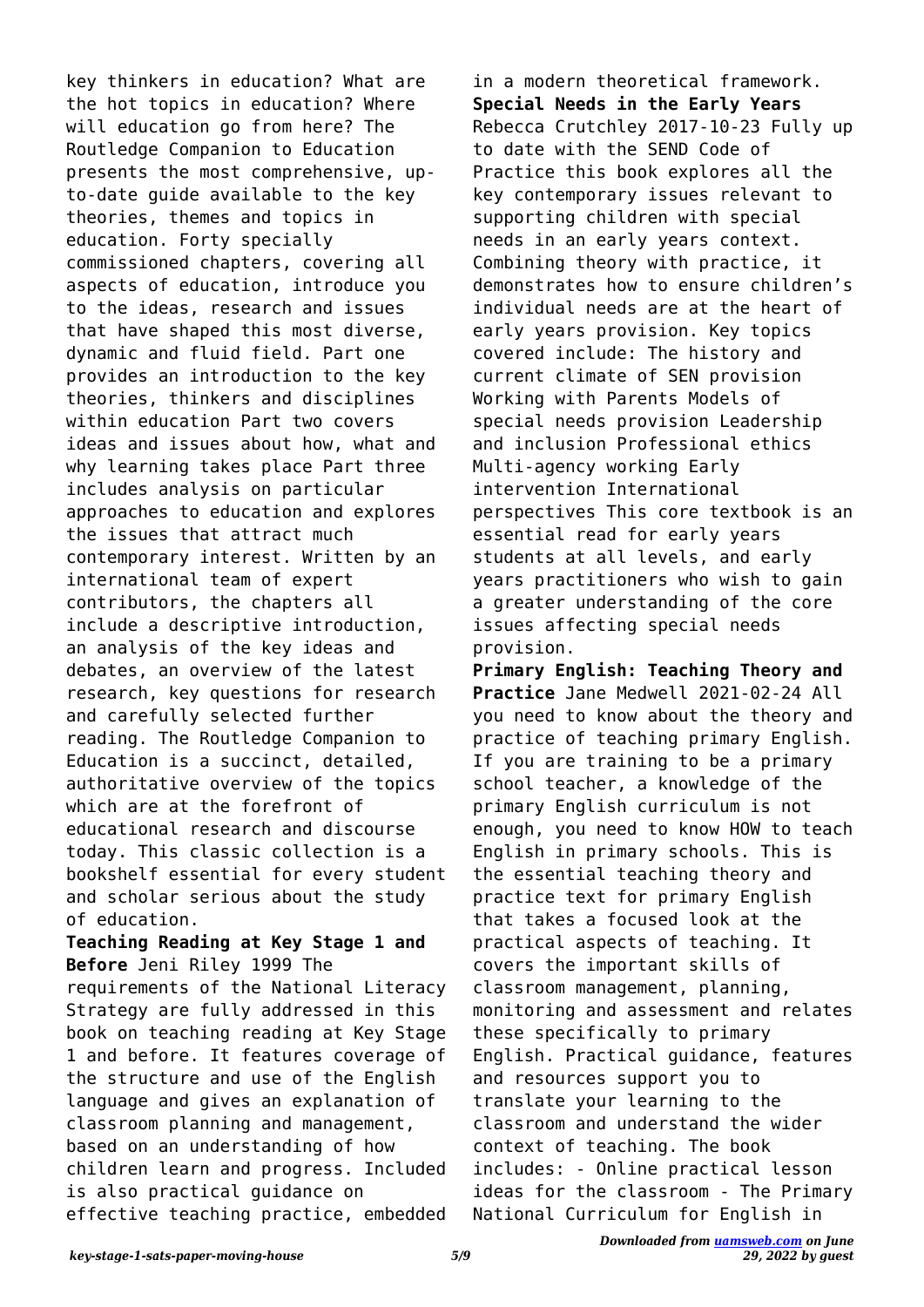Key Stages one and two - Tips for planning primary English - A recommended children's book list - Useful weblinks for primary English teaching This ninth edition has been updated throughout and includes a new chapter on online and ′blended′ learning and teaching for primary English.

## *E M F Electrical Year Book* 1923 **The Gentleman's Magazine, and Historical Chronicle, for the Year ...** 1851

*The Parliamentary Debates (official Report).* Great Britain. Parliament. House of Commons 1919 Contains the 4th session of the 28th Parliament through the 1st session of the 48th Parliament.

**Votes and Proceedings of the House of Assembly** Cape of Good Hope (Colony). Parliament. House 1856

*The Parliamentary History of England from the Earliest Period to the Year 1803* Great Britain. Parliament 1814 The Monkey-Proof Box Jonathan Lear 2019-03-15 Written by Jonathan Lear, The Monkey-Proof Box: Curriculum design for building knowledge, developing creative thinking and promoting independence is a manifesto on how to dismantle the curriculum we're told to deliver and construct in its place the curriculum we need to deliver. A group of monkeys. A box full of nuts. A lever. A chute. The monkeys excitedly poke at the box with rocks ... nothing happens. Meanwhile, one monkey sits to the side, observing. Then, when the others wander off, he gets up and with a curious push of his palm presses the lever and the nuts tumble down the chute! Not believing his luck, he eats the nuts, presses the lever again and is rewarded with yet more nuts. He's cracked the challenge of the monkey-proof box. In their early years, children experience a world full of monkey-proof boxes it's a time of discovery, observation

and experimentation, as they engage in the frustration and joy of learning how to release life's nuts. Then, as they progress through school, learning becomes more formal, easier in many ways. The nuts are handed to them on a plate and something important is lost. But it doesn't have to be that way. In this absorbing book, Jonathan sets out how primary school teachers can resist the 'nuts on a plate' approach and deliver a curriculum rich in authentic learning experiences that help children learn from one another and grow into empowered, knowledgeable and creative thinkers who are driven by insatiable curiosity. In doing so, he inspires educators to unclutter their classrooms of the latest shiny initiatives and to foster a more refined pedagogical approach incorporating elements of facilitated and concept-based learning - that simply improves pupils' learning. Suitable for teachers, middle leaders and head teachers in primary school settings. Contents include: Part I: Curriculum. 1 - Slippers; 2 - Less is more; 3 - Skills; 4 - Tightrope walking; 5 - Planning; 6 - 'Love and hugs, Dave C.'; 7 - Softly, softly, catchee monkey; 8 - Hitches and hiccups. Part II: Pedagogy. 9 - Monkey sex; 10 - Rapid and sustained nonsense; 11 - Nuts on a plate; 12 - Nuts scattered in a clearing; 13 - Across the curriculum; 14 - The awkward banana; 15 - Caveman Dave and the TARDIS; 16 - Mastery and independence; 17 - The monkey-proof box; 18 - A spanner in the works; 19 - Freedom.

**Learning Science Outside the Classroom** Martin Braund 2012-12-06 This book shows how a wide range of contexts for learning science can be used outside of the classroom, and includes learning: at museums, science centres and planetaria from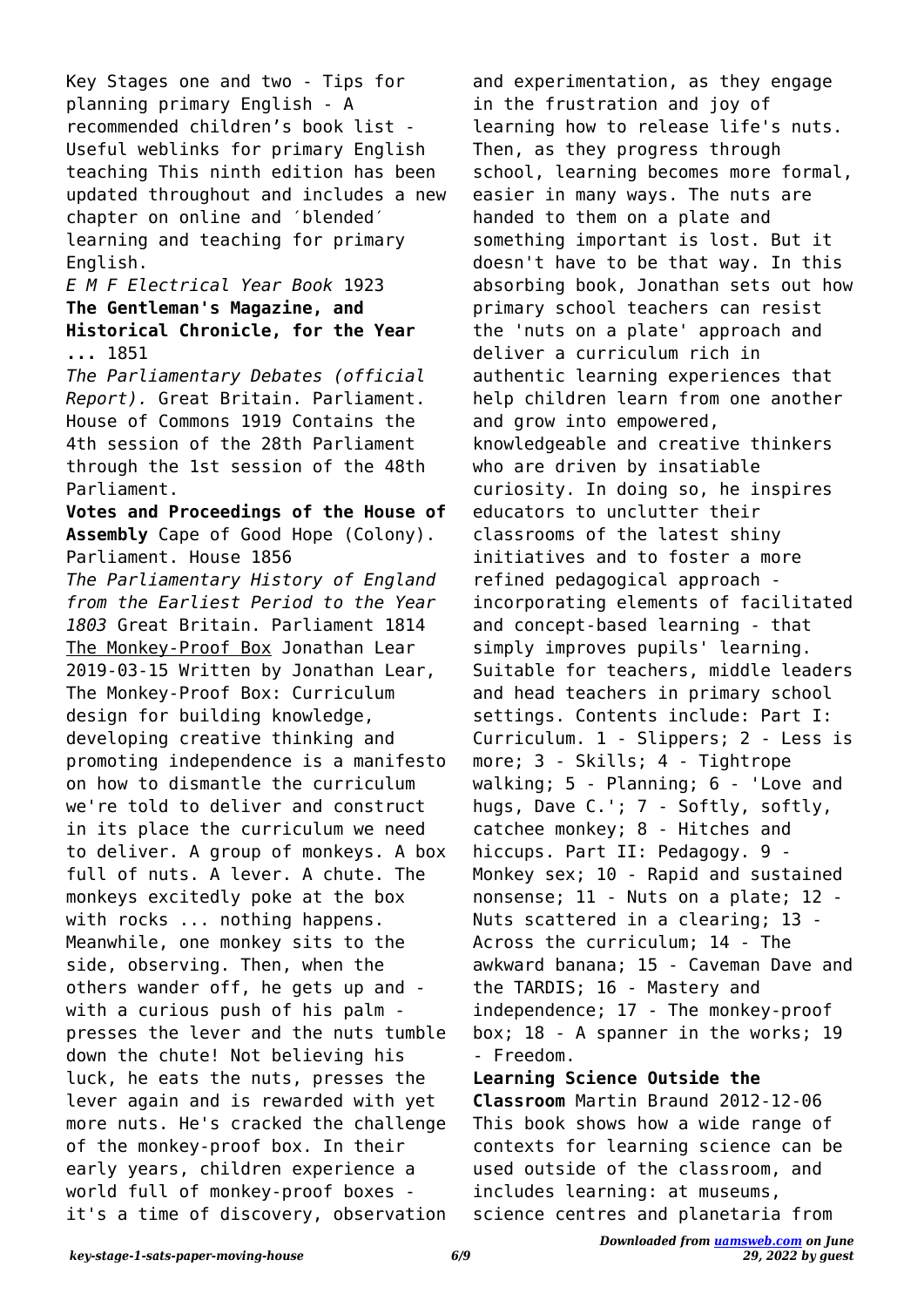newspapers, magazines and through ICT at industrial sites and through science trails at zoos, farms, botanic gardens, residential centres and freshwater habitats in school grounds. With contributions from well known and respected practitioners in all fields of science education and through using case studies, Learning Science Outside the Classroom offers practical guidance for teachers, assistant teaching staff and student teachers involved in primary and secondary education. It will help enable them to widen the scientific experience and understanding of pupils. The advice in this book has been checked for safety by CLEAPSS. Phonics at Home Kate Robinson 2020-02-20 Chosen as one of the best homeschooling books to educate kids during lockdown by The Independent. The perfect guide for helping your child with phonics, containing over 40 fun, multi-sensory games and activities to bring phonics to life in the home environment. Phonics at Home helps parents get to grips with letters and sounds and complements any phonics scheme already used in primary schools. Whether you are home schooling or simply looking for fun activities to keep your child engaged in learning, this is the number one resource for teaching reading, writing and spelling at home. Kate Robinson uses her wealth of experience as a teacher and trainer to demystify phonics with clear explanations of related terminology and step-by-step instructions to help parents and children make the most of every activity. What's more, the easy-to-play games work with any phonics scheme – it doesn't matter which scheme the school is using and use items found around the house. Aimed at Key Stage 1 and early Key Stage 2 children, this practical book is ideal for all parents keen to support their child's reading and

spelling development at home. Journals and Printed Papers 1904 **Themes and Issues in Primary Education** Barry Hymer 2018-10-01 This bespoke ebook compilation is focused on important themes and issues in primary education, including assessment, planning, behaviour management, and inclusion. It has been produced in order to address workload concerns and to offer additional but focused support by presenting a collection of helpful chapters from a wide range of texts to support your learning effectively and ensure that you continue to grow your knowledge base, develop your learning, and enjoy exploring and researching a wide range of topics in a supportive and accessible way. It takes key chapters from a range of popular educational texts. Each chapter has deliberately been kept in its original format so that you become familiar with a variety of styles and approaches as you progress your studies. Fiction and Poetry Wendy Wren 1999 This is a resource for teaching the Literacy Hour, the National Curriculum for English and the Scottish Guidelines for English language 5-14. It covers the key requirements for text level work (comprehension and composition) for fiction and poetry for Years 3 and 4 (Scotland P4-5.)It provides sections of syruictured lesson plans on all the main genres (narrative, poetry and plays).

**Journals of the House of Assembly (with Appendices)** Tasmania.

Parliament. House of Assembly 1859 **Learning without Fear** Julia Stead 2019-06-19 In Learning without Fear: A practical toolkit for developing growth mindset in the early years and primary classroom, Julia Stead and Ruchi Sabharwal provide teachers of this age group with a colourful collection of strategies and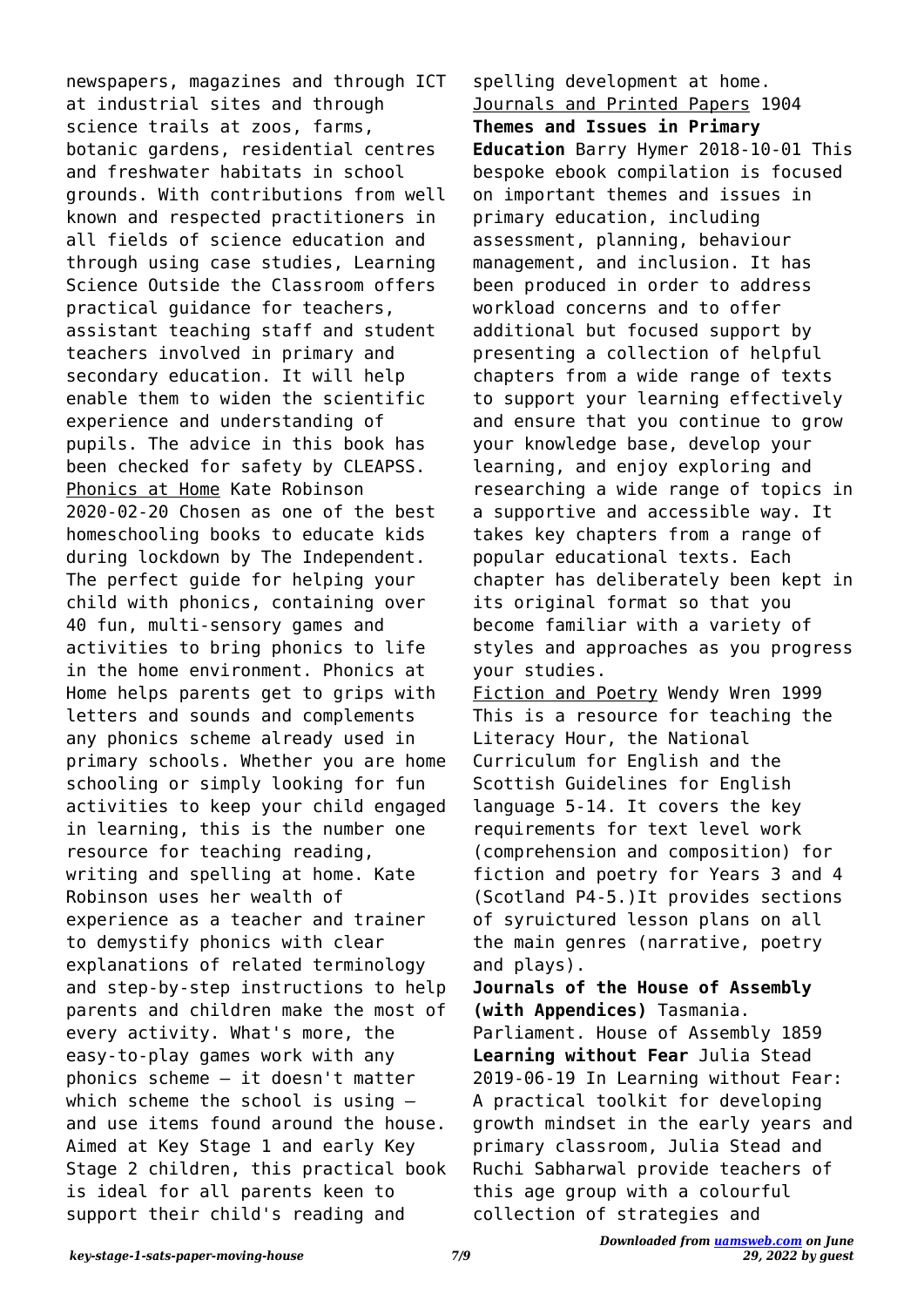resources designed to nurture young learners' resilience and learning capabilities. Having a growth mindset can really empower young learners to take risks to extend and deepen their learning. There is, however, more to it than simply adding 'yet' to 'I can't do this'. In Learning without Fear Julia and Ruchi tackle this misconception head-on, combining bite-sized theory with the practical tools and techniques that will enable teachers to map out their pupils' growth mindset journey from the early years up to their departure for the challenges of secondary school. Together they share tried-and-tested lesson ideas, questionnaires and examples of outstanding practice taken from their own very successful classrooms all colourfully packaged into a complete toolkit that illustrates both the 'why' and the 'how' of successfully embedding growth mindset in early years and primary settings. The book begins with a discussion of the benefits of instilling the traits and attitudes of a growth mindset early on in a learner's life, and presents a selection of mini stories that serve as simple springboards into exploring the mindset of young learners. The full-colour illustrations that accompany the stories are also available as free downloads for teachers' own use in the classroom. To help educators boost their pupils' engagement and empower them to visualise a route to success, Julia and Ruchi advocate employing the analogy of a learning journey from Stuck Island to Got-It City. This involves navigating Challenge Ocean, and the authors make this voyage more achievable by providing a survival kit of learning techniques designed to encourage pupils to take ownership in the face of struggle and to use metacognitive devices when tackling tricky tasks. The book's

comprehensive series of 39 lesson ideas one for every week of the school year are tagged with symbols to help teachers seek out activities suitable for their desired lesson focus, pupil groupings, time allocation and age range, and there is also a chapter dedicated to the ways in which the children's progress can be assessed. Suitable for both newly qualified and experienced teachers of learners aged 3 to 11. **The Parliamentary Debates from the Year 1803 to the Present Time** 1812 *Journals and Printed Papers of the Parliament of Tasmania* Tasmania. Parliament 1922 **The Multicultural Dimension Of The National Curriculum** Anna King 2020-07-24 Given the National Curriculum Council's failure to issue any formal guidance on the subject, multicultural education is becoming increasingly marginalized and left to individual schools. This book provides guidance and advice to schools on issues of racial equality and cultural diversity. It helps teachers, managers and governors implement the requirements and expectations of new educational legislation since the 1988 Education Reform Act and its associated nonstatutory advice and guidance.; Within a whole school curriculum framework, chapters provide analysis and practical guidance for each subject area of the National Curriculum. With responsibility for multicultural education resting largely on individual schools, this book sets out to aid schools of all kinds, primary, secondary, grant maintained and LEA, to ensure that issues of racial equality and cultural diversity are addressed throughout the whole curriculum.; It is aimed at teachers at all levels, Heads of Education Departments, Mentors, Governors, Advisers, INSET course tutors, students on PGCE,